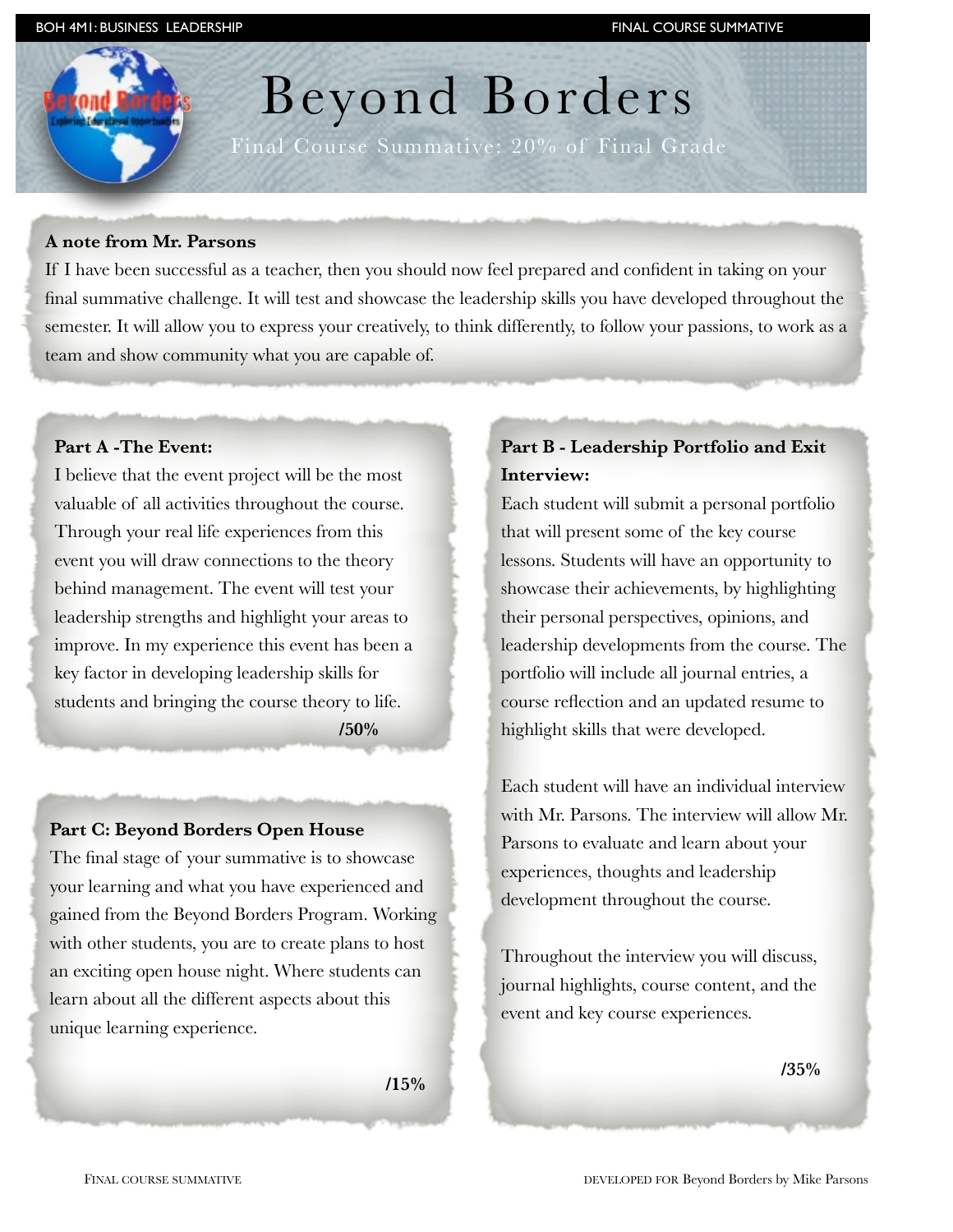#### **Part A - The Event:**

As a class we will select a courses of action for the event. Following this decision we will create an organizational structure and management team.

Top Level Management will then make any necessary modifications as we begin the planning process for the event. Mr. Parsons will walk you through all necessary tasks. The CEO and management teams will work to set direction for class activities.

Summative pieces during this process include:

 CEO Speech: Write a speech to sell your personal skill set to the class. Why would you be considered a great choice to lead the class. Highlight your leadership strengths and attempt to motivate the class to vote for you as the event CEO. You may use any media if you feel it would support your speech (music, video, picture, etc).

Journal Entries (Part of final Leadership Portfolio – see Portfolio outline).

Team/Management Evaluation and meeting logs: To be outlined and presented in class.

**Teacher Evaluation: To be outlined and presented in class (Mr. Parsons will have individual and team/management meetings frequently – to discuss performance and learning goals). You will be under constant observation through the process of the event. Review Event Check for Success Criteria.**

 Community Sponsorship Day: The CEO will divide the class into pairs. You will then be sent out into the community to approach potential sponsors for our event. You will be assigned specific businesses to target, however you may choose to approach additional business in your designated area. You are asked to take team photos in front of the businesses you approach. You are then required to complete a journal on the success of your sales pitch. Include an outline of your sales pitch to sponsors. Where did you go? What happened? What was said? Was it successful? Would you do anything to improve next time?

#### **Mark Breakdown:**

**Summative Event: See attached documents for event evaluation details.** 

#### **/200 Marks**

**Summative: You will be required to complete a summative journal piece reflecting on numerous business activities through the course of the event – many entries will focus on your group successes and failures. Marks added to final leadership portfolio (see project outline)**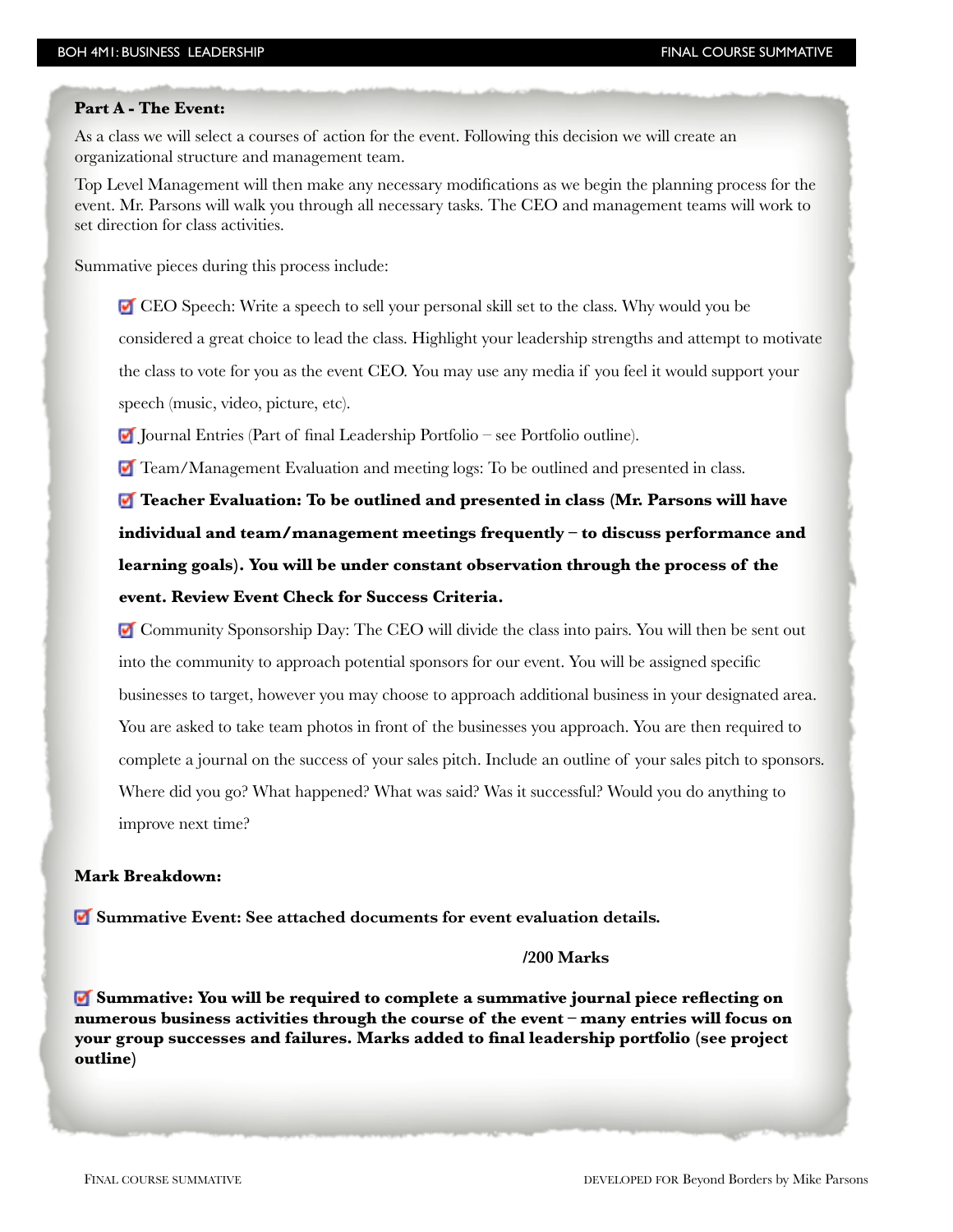## **Part B - The Event Checklist:**

Throughout the process of the event Mr. Parsons will be making observations and summative assessment decisions based on your role and performance. Listed below are the course expectations that are to be implemented and demonstrated throughout the event. Mr. Parsons has created a checklist related to these expectations so that you may understand the criteria that determines your success within each of the expectations.

To receive successful summative results, work to implement and demonstrate the criteria listed below on a consistent basis. During your final interview Mr. Parsons will share his observations and evaluation details with you.

# **Student Event Expectations and Check List Criteria:**

## *Demonstrate an understanding of appropriate planning tools and techniques in a variety of situations.*

- $\Box$  Meeting plans and logs are developed and implemented.
- $\Box$  Sets goals and objectives (including timelines/deadlines) and works towards completion.
- $\Box$  Forecast plans are created where appropriate.
- □ Contingency plans are created for potential problems.
- $\Box$  Arrives to class prepared.

## *Apply different problem solving strategies to a variety of management planning challenges.*

- □ Analyzes and chooses among complex task and problems.
- $\Box$  Implements plans and evaluates results.
- $\Box$  Manages performance (in terms of cost, time, quality and quantity) and takes corrective action.
- $\Box$  Contingency plans are prepared.

## *Demonstrate the use of appropriate communication techniques related to business management.*

- □ Professionalism in language.
- $\Box$  Organization of thoughts, ideas, plans.
- $\Box$  Implementation of course concepts into practice.
- $\Box$  Instructions are understood by the receiver.
- □ Avoid distractions to communication.
- $\Box$  Listen to others.
- □ Provide feedback for team members.
- $\Box$  Deal with conflict effectively.

### *Use proper vocabulary in oral communication.*

- $\Box$  Business terminology is used where appropriate.
- $\Box$  Clear, organized instructions and explanations are provided.
- $\Box$  Demonstrates a willingness to share and provide opinions/ideas.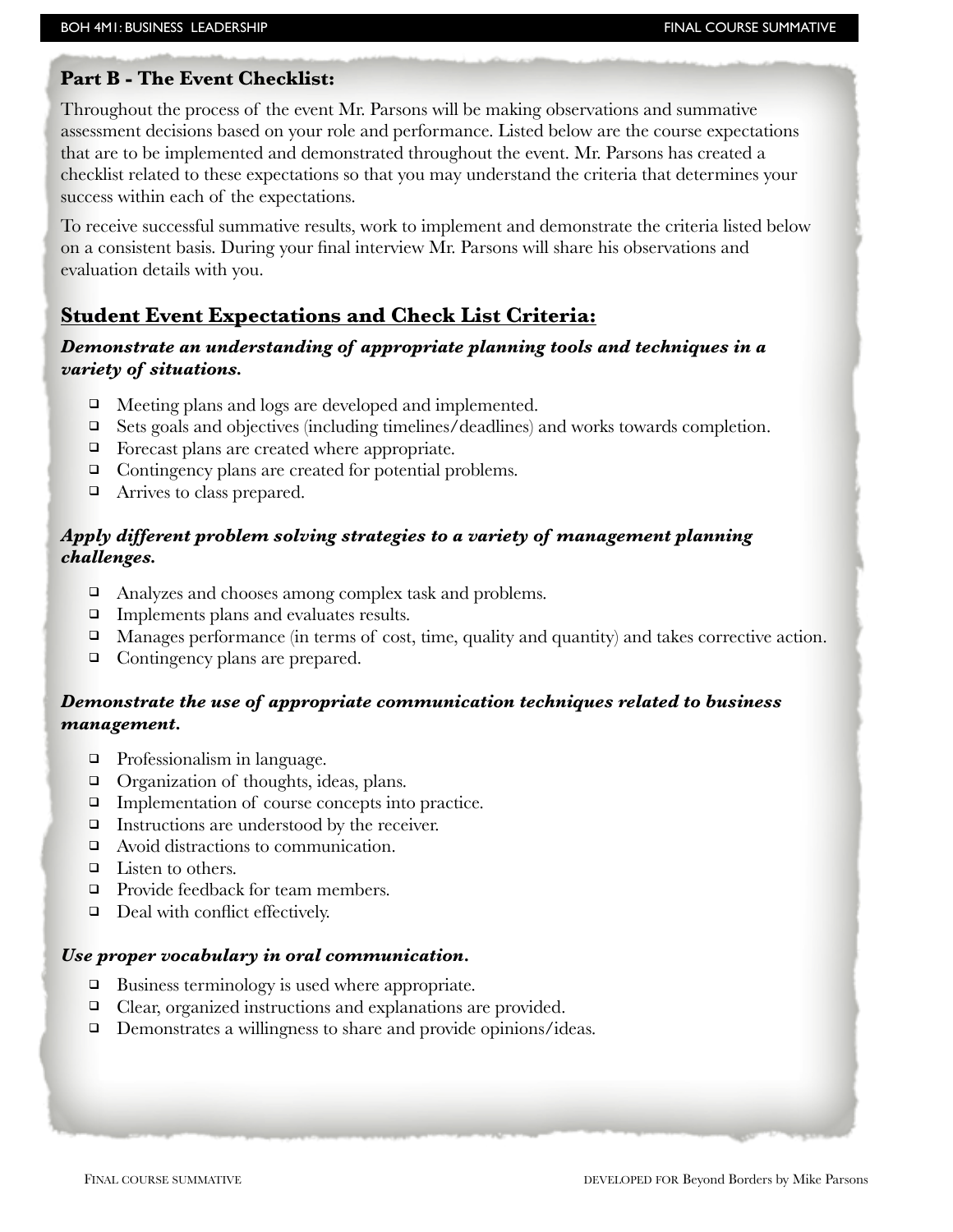## *Demonstrate the effective use of information and communication technology.*

 $\Box$  Where appropriate implement technology to support our event. This may include; E-mail software, Word, Excel, PowerPoint, Publisher, graphic design software, movie software, etc.

## *Demonstrate an understanding of proper leadership techniques in a variety of situations.*

- $\Box$  A leader brings a clear and compelling sense of the future as well as an understanding of the actions needed to get there successfully.
- $\Box$  Provide team members with clear direction (instructions, goals, timelines, incentives, etc.).
- Provide a variety of strategies to motivate, inspire and encourage employees.
- $\Box$  Offer solutions and implement decisions to complex tasks and problems.
- $\Box$  Demonstrate characteristics of leaders (ethical, focused, responsible, driven, professional, dependable, etc.)
- $\Box$  Celebrates achievements, shows enthusiasm, help others to act, sets the example.
- $\Box$  Involve others is selecting their work assignments and task methods.
- ! Creates an environment of cooperation, information sharing, discussion, and shared ownership of goals.
- $\Box$  Encourages others to take initiative, make decisions, and use their knowledge.
- $\Box$  Finds out what others think and lets them help design solutions.
- $\Box$  Gives others the freedom to put their ideas and solutions into practice.

## *Apply an understanding of human behaviour and how groups function in the workplace.*

- $\Box$  Recognizes individual needs and implements effective strategies to support them.
- □ Supports and encourages team members.
- $\Box$  Takes necessary action to keep individuals and teams running effectively.
- $\Box$  Respects other opinions.

## *Apply an understanding of various organizational structures used to manage workforce effectively.*

- ! Structures an effective organization based on our event needs and resources.
- □ Provides contingency plans and makes necessary changes to organizational problems.
- $\Box$  Creates project managers for specific tasks where appropriate.
- $\Box$  Creates effective workforce plans for the event day.
- □ Supports organizational workforce needs (ie. staff shortages).
- $\Box$  Reduces waste (ie. time management) and implements best practices with resources provided.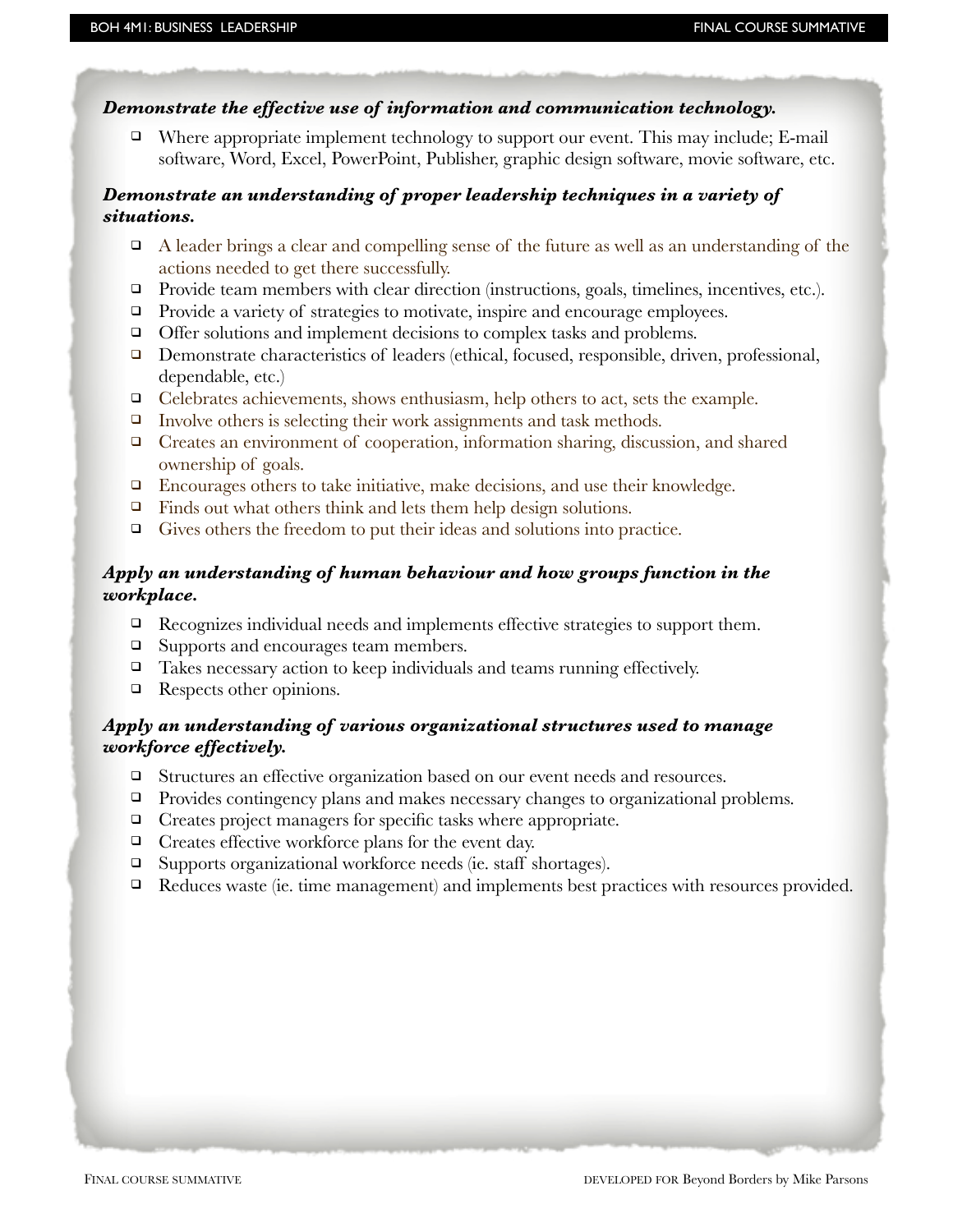## **Part C: Leadership Portfolio and Exit Interview**

A note from Mr. Parsons...

My intention is that at the end of the semester you will have a portfolio that will contain some of the key lessons and experiences throughout the course. Hopefully the reflection piece will help you to learn and reflect on your experiences, your strengths, areas to improve and your own leadership style.

The ultimate goal is that the portfolio will demonstrate your learning and growth throughout the numerous leadership experiences. I hope you gain from these lessons and be proud of your accomplishments by the end of the semester.

Mr. Parsons

#### **Why develop a Portfolio?**

A Portfolio is your personal development tool. The development of a portfolio is a continuous process. Throughout the semester you will constantly be revising and updating your portfolio with journal entries that clearly illustrate your Academic, Leadership Ability, Personal Management and Teamwork skills. As you develop skills you will provide new samples for your portfolio. You will determine the format you present your portfolio at the end of the course.

The collection of documents for your portfolio may come from Journals, Video Clips, Pictures, Etc. This process allows you to better understand what your strengths are and where you need improvements. Your parents, teachers, friends, and counsellors can help you with this process.

You will be assigned a time to meet with Mr. Parsons. Your interview is expected to last between 30 minutes to 1 hour. During this process you will both discuss your growth and learning experiences through the course. Your objective is to highlight what the most valuable experiences and lessons were to you. You are to prepare and highlight these experiences through your portfolio. It may contain pieces from journal lesson reflections, pictures or video clips that highlight some of your most memorable experiences.

#### **Journal Instructions:**

Throughout the semester you will be asked to keep a journal. The purpose of the journal is to be reflective of your learning and your growth throughout the course. Each Journal entry will ask you to answer a series of questions. In some circumstances you may be asked to share part of your journal with the class (only the specified information).

The questions will outline what information will be shared (otherwise all your journal entries will be kept confidential). At the end of the semester you will be asked to create a portfolio that will incorporate these journal entries. Keep your journal in a safe place. Your portfolio will be evaluated and your journal entries are a critical piece.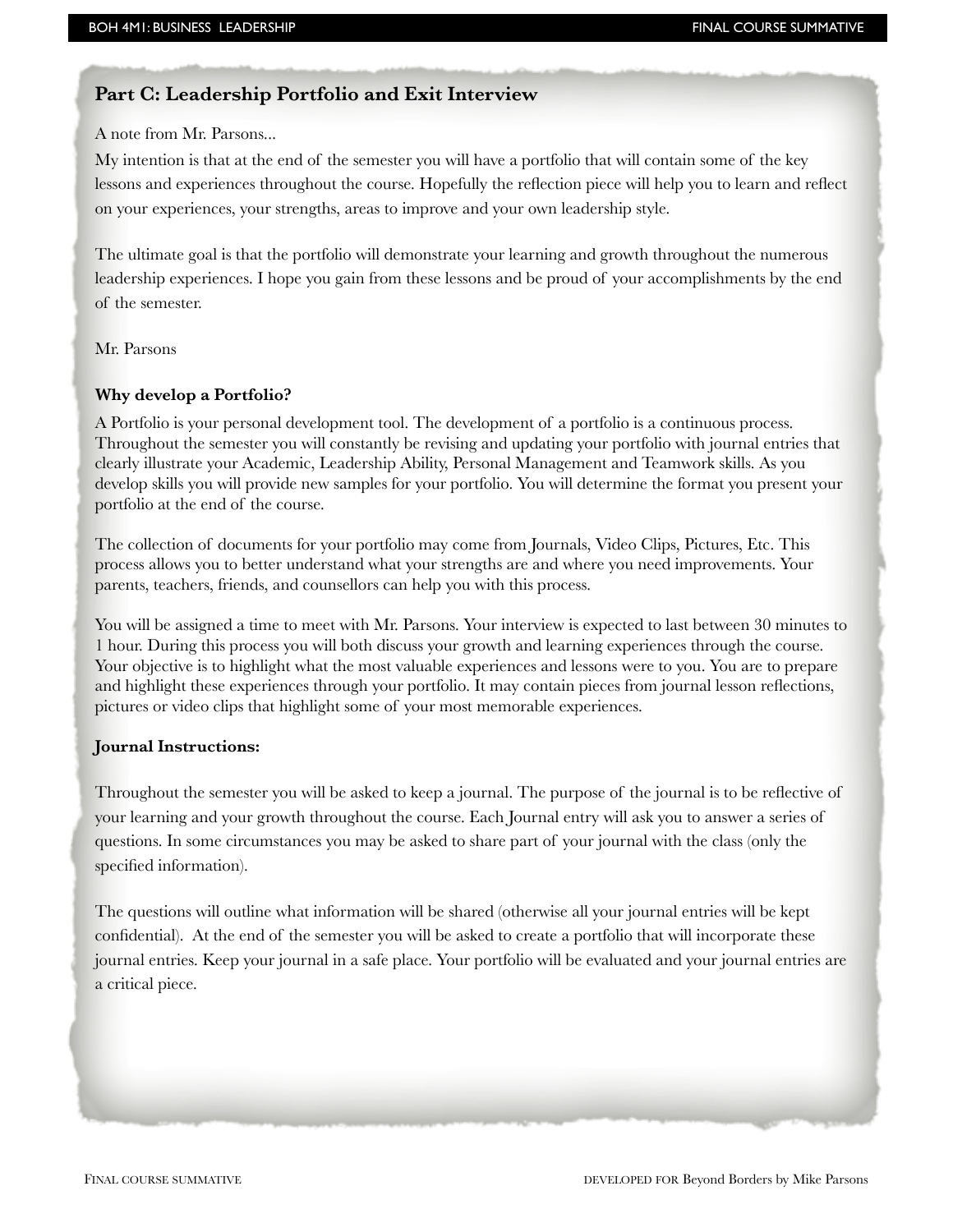## **Leadership Portfolio Requirements:**

You must use an appropriate "container", such as a binder.

The presentation of your portfolio should be as "professional" looking as possible – e.g., neat, organized, properly edited for spelling and grammar. *Creativity considered into"professional"*

The portfolio must have the following:

Title page with your name, Beyond Borders, title and date.

Edited and up-to-date professional resume.

 Event Reflections - connected to course theory (see outline) - Mr. Parsons will read these entries.

Final Course and Program Reflection - Mr. Parsons will read this entry.

 Beyond Borders Journal: You are asked to bring your Journal to your exit interview to show completion. Your Leadership Portfolio will then highlight experiences on those which you thought were most valuable or those that you wish to share with Mr. Parsons.

## **I encourage you to be creative with this process. Use creative methods such as Video, Picture, Quotations, Journal Highlights, Past and Current Reflections to highlight your experiences and learning throughout the semester.**

There is no set method on what this portfolio will look like. It may looks like a scrap book or be completely digital or media focused. You have the freedom to develop in any format that will help you express yourself.

With the support of your journal (include quotations or paragraphs from entries) it is important that you prepare for your exit interview by completing the following:

Walk Mr. Parsons through your Beyond Borders Journey

Highlight course challenges, mistakes, regrets and what you learned from them?

 Highlight development of your leadership skills? How are you stronger? What did you gain from the experiences offered in the program?

 Share experiences that helped prepare you for the future? Or experiences that changed your perspectives?

Who are you? What is your leadership style? What do you plan to do with your skill?

Your exit interview will also focus on questions about your development this semester. Your group will be permitted to ask questions regarding your portfolio. Students are expected to be prepared to discuss questions throughout the semester and lead the discussion of their portfolio development/Beyond Borders Journey. Mr. Parsons will look for students to draw connections between the Program and their own leadership development.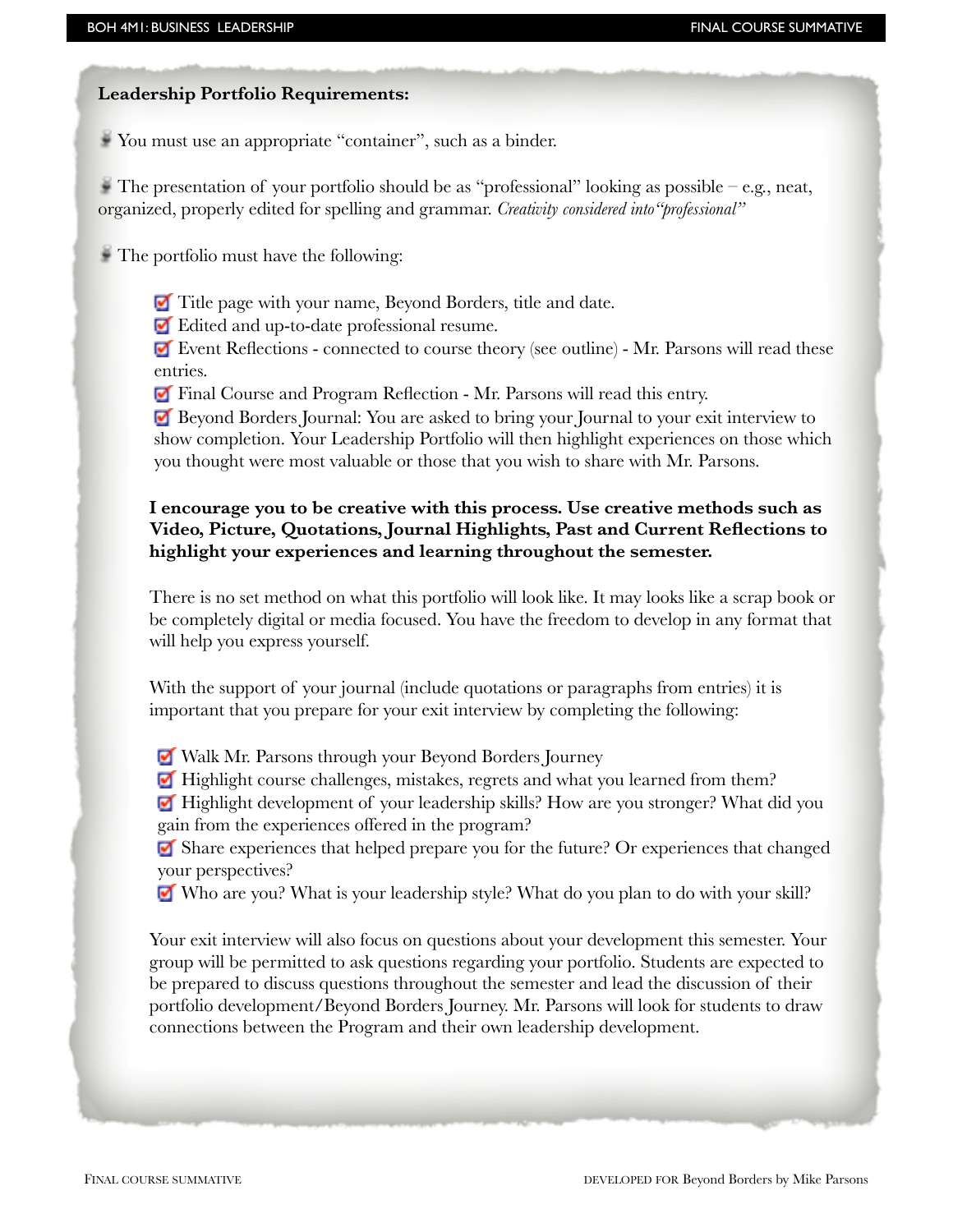## **Portfolio Guideline Specifics:**

Please ensure to cover each of the following areas into your portfolio:

**Personal SWOT Analyis:** At the start of the semester you were asked to complete a SWOT analysis on your self. You are asked to highlight the SWOT in your portfolio and then recreate a SWOT based on your skill set today - how have your developed your skills throughout the semester. What changed? Be prepared to discuss why these skills changed or improved.

## **Leadership Development:**

**Select 5 Events that you feel were the most successful in developing your leadership skills throughout the Beyond Borders Program. Clearly explain how these events impacted your leadership development.** 

## **Regrets:**

**If you could go back and begin the semester, what would you do differently?** 

## **Future Pathways:**

- **How have the skills that you have developed prepared you for the future?**
- **Create/Include the bucket list you have planned for the future.**

**Testimonial:** 

- **What are your thoughts on the Beyond Borders Program now that you are almost complete? Should this program continue to be offered for students?**
- **Develop a testimonial letter on why you feel this program should continue.**

**Communication: Demonstrates the ability to share ideas and findings clearly in written and oral expression.** 

- **Writing**
- *<u>I</u>* Oral Presentation
- **Giving and Receiving Feedback**
- **Technology Utilization**

Evaluate your development in this area. What were your communication skills like at the start of the program? Where are they now? What experiences helped to develop this skills? Highlight significant components from the semester.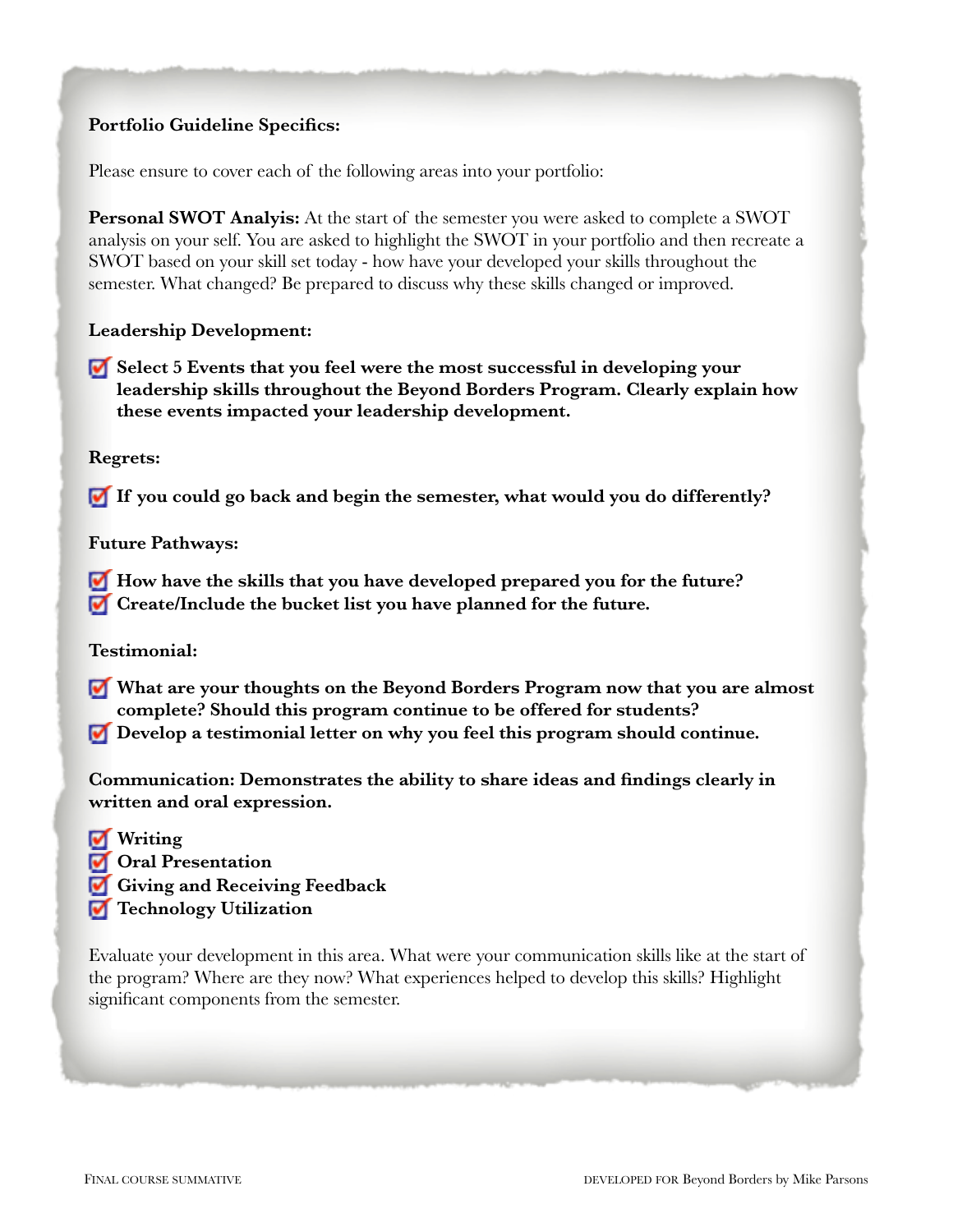#### **Student Leadership Portfolio Mark Breakdown**

## **Knowledge and Understanding - Did you understand the content? (20 marks)**

 $\blacksquare$  Did the documents you included show you understand the concepts of leadership skills? (10 marks)

 Is your portfolio professional? Is it used to highlight the experiences and skills you have to offer and reflect on the experiences/learning from the course. (10 marks)

#### **Thinking - Did you use creative thinking skills? (30 marks)**

Did you use planning skills to gather all the required information/documents? (Are all required documents there? (20 marks)

Resume - edited copy and new updated version

Listing of extra-curricular and leadership activities

All Journal Entries

 One page outlining leadership skills you had at the beginning of this semester, and the leadership skills you believe you have developed at the end. How have you improved?

Did you reflect on the course content and experiences? (Are your reflections insightful?) (10 marks)

#### **Communication – Did you convey meaning? (30 marks)**

 Was your information clearly expressed and logically organized? (Is the portfolio in proper order? Are there labels? Are reflections obvious? (10 marks)

 Did you demonstrate effective oral communication strategies appropriate to the target audience? (Did you communicate clearly, and professionally, to teacher or a prospective employer?) (10 marks)

Did you use writing conventions effectively? Did you use appropriate style? Was it professional looking? Is it in an appropriate container? Was it properly edited? (10 marks)

#### **Application – Did you make connections? (20 marks)**

Did you transfer knowledge and skills to complete the task? (Did you use good timemanagement, problem-solving, reading, writing and communicating strategies?) (10 Marks) Did you make the connection between your skills, interests, experiences? (10 Marks)

**(Total: 100 Marks)**